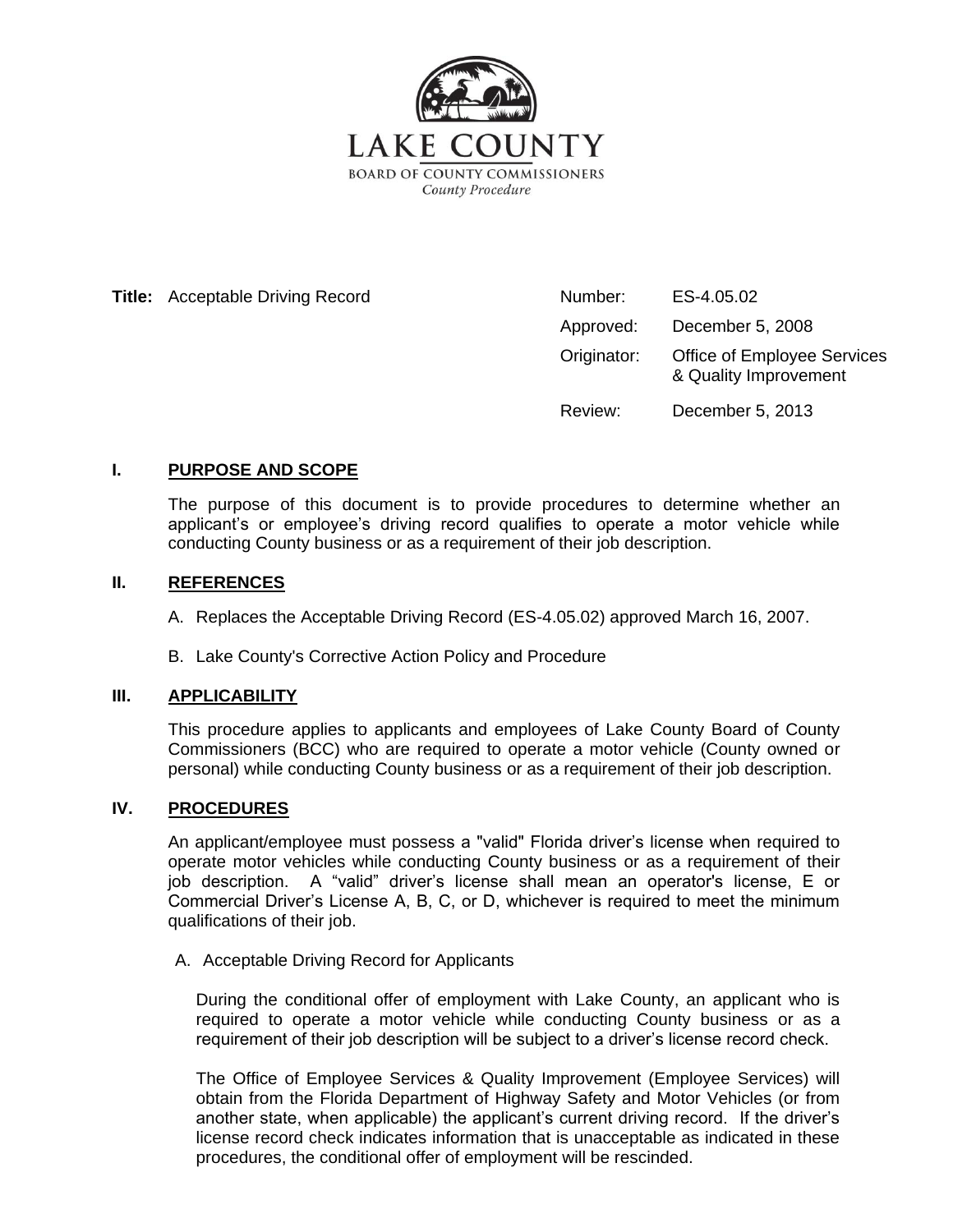If an applicant begins employment prior to the completion of the driver's license check and the report indicates information that is unacceptable as indicated in these procedures, the conditional offer of employment may be rescinded and the applicant will be terminated from employment.

If an applicant is moving from out-of-state, the applicant must possess a valid Florida driver's license within the Florida Department of Highway Safety and Motor Vehicles guidelines; normally within ten (10) days of an address change. A copy of the new valid Florida driver's license must be provided to Employee Services.

An acceptable driving record is defined as the following (the points below represent Florida Traffic Violation Points; violations from other states may be weighed differently according to that particular state and will be analyzed on a case-by-case basis):

- 1. Less than six (6) points in a twelve (12) month period.
- 2. Less than nine (9) points in an eighteen (18) month period.
- 3. Less than twelve (12) points in a thirty-six (36) month period.
- 4. No violations or convictions that indicate the valid Florida driver's license is/was denied, expired, suspended or revoked during the five (5) years prior to the conditional offer date of hire.
- 5. No indicators of a history as a habitual violator of traffic laws during the five (5) years prior to the conditional offer date of hire.

An un-acceptable driving record may lead to the withdrawal of the conditional offer of employment, and immediate separation of employment should the employee have started working prior to their driving record check being received and reviewed by the County.

B. Acceptable Driving Record for Current Employees

Those Lake County employees who are required to operate motor vehicles while conducting County business or who are required by their job description to maintain a valid Florida driver's license, must inform their direct supervisor immediately if their valid Florida driver's license is denied, expired, suspended or revoked.

All Lake County employees must inform their direct supervisor immediately if ticketed for a moving violation by a law enforcement agency while operating a motor vehicle while conducting County business.

Employee Services conducts periodic checks of employee driving records for those employees who are required to operate motor vehicles while conducting County business or as a requirement of their job description.